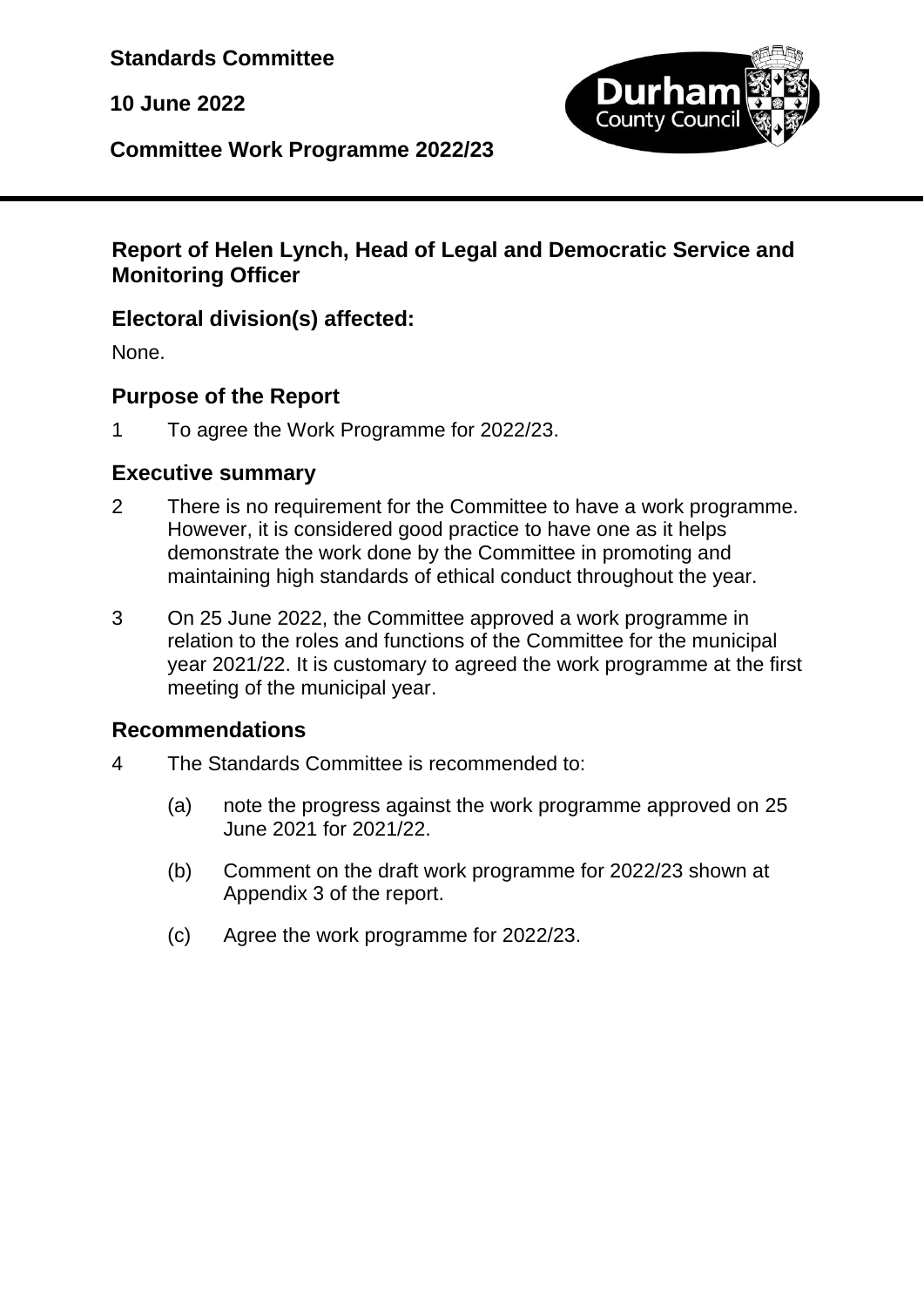#### **Background**

- 5 The terms of reference of the Standards Committee are set out in Article 7 of the Constitution. They are as follows:
	- (a) promoting and maintaining high standards of conduct by Members and Co-opted Members of the Council and Parish and Town Council Members;
	- (b) assisting Members and Co-opted Members of the Council and Parish and Town Council Members to observe the Members' Code of Conduct and where appropriate, the Planning Code of Practice;
	- (c) advising the Council on the adoption or revision of the Members' Code of Conduct and the Planning Code of Practice;
	- (d) monitoring the operation of the Members' Code of Conduct and the Planning Code of Practice;
	- (e) advising, training or arranging to train Members and Co-opted Members of the Council and Parish and Town Council Members on matters relating to the Members' Code of Conduct and Planning Code of Practice;
	- (f) granting dispensations to Members and Co-opted Members of the Council from requirements relating to interests set out in the Members' Code of Conduct and Planning Code of Practice in circumstances where this function has not been delegated to the Monitoring Officer;
	- (g) the assessment and/or referral for investigation of allegations of misconduct on the part of Members and Co-opted Members of the Council and Parish and Town Council Members, if requested to undertake this function by the Monitoring Officer;
	- (h) the determination of allegations of misconduct on the part of Members and Co-opted Members of the Council and Parish and Town Council Members;
	- (i) dealing with any alleged breach by a Member of a Council Protocol, in accordance with procedures approved by the Committee;
	- (j) overview of the Officers' Code of Conduct; and
	- (k) overview of the Protocol on Member/Officer Relations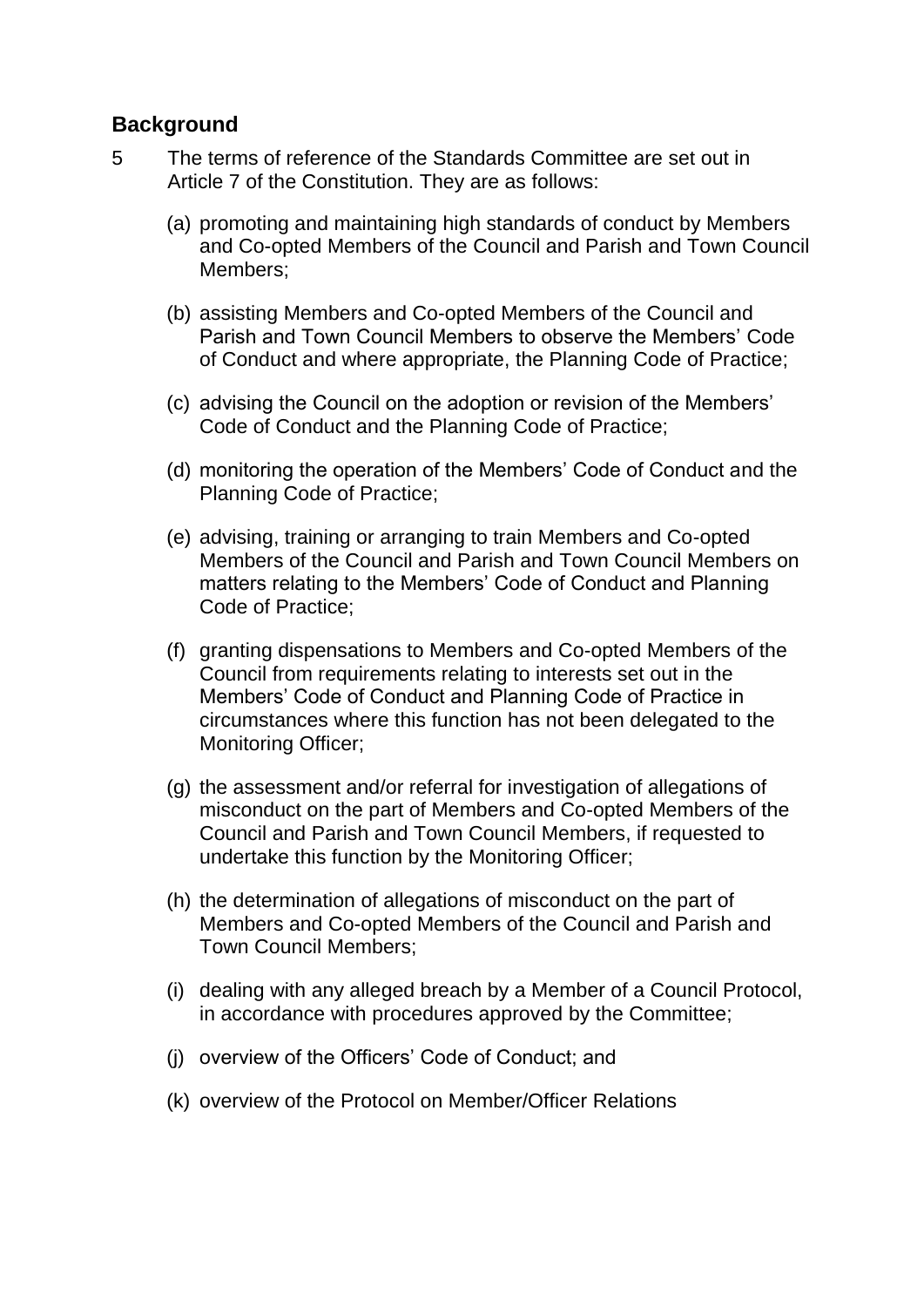#### **Work Programme 2021/22**

- 6 The Committee reviewed the progress against the work programme for 2021/22 at its meeting on 25 June 2022. A copy of the work programme with the details of when the items were considered is shown at Appendix 2 of this report for information.
- 7 In addition to the meetings reported as shown in Appendix 2, an informal meeting of the standards committee took place 15 February 2022 for members of the Committee to consider the arrangements for the appointment of the co-opted Members of the.
- 8 The Standards Committee undertook a review of the local assessment procedure and process to allow the introduction of a do it online form available through the Council website.

#### **Work Programme 2022/23**

- 9 The Committee is asked to agree the work programme for the municipal year. A copy of the draft work programme for 2022/23 is shown at Appendix 3.
- 10 The work programme provides the Committee with a number of key items to be reviewed throughout the year as well as standing agenda items.
- 11 It is proposed that there is a review of the local determination procedure to ensure that it remains fit for purpose, legally compliant and consistent with best practice.
- 12 It is recognised that there is flexibility in the work programme to include any other issues which arise throughout the year.

#### **Background papers**

• None.

#### **Other useful documents**

None.

## **Author**

Kamila Coulson-Patel Tel: 03000 269674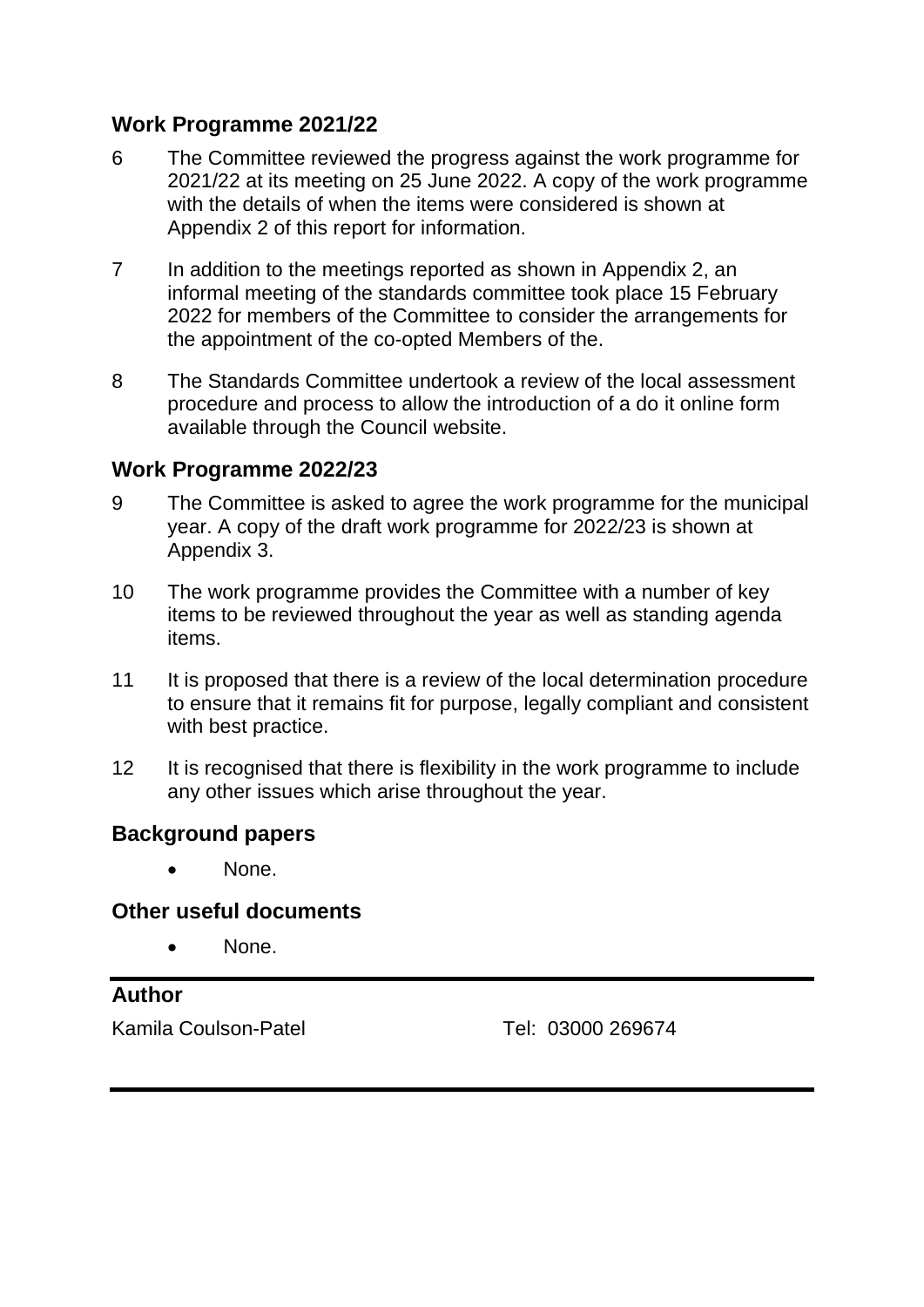# **Appendix 1: Implications**

## **Legal Implications**

The Council has a duty under s. 27 of the Localism Act 2011 to promote and maintain high standards of conduct by its members and to adopt a code of conduct that is consistent with the Nolan Principles. It is anticipated that a planned work programme to deal with the specific roles and functions of the Committee, as set out in the Constitution, will assist compliance with this duty.

#### **Finance**

None.

## **Consultation**

None.

# **Equality and Diversity / Public Sector Equality Duty**

None.

## **Climate Change**

None.

## **Human Rights**

None.

## **Crime and Disorder**

None.

# **Staffing**

None.

## **Accommodation**

None.

#### **Risk**

None.

#### **Procurement**

None.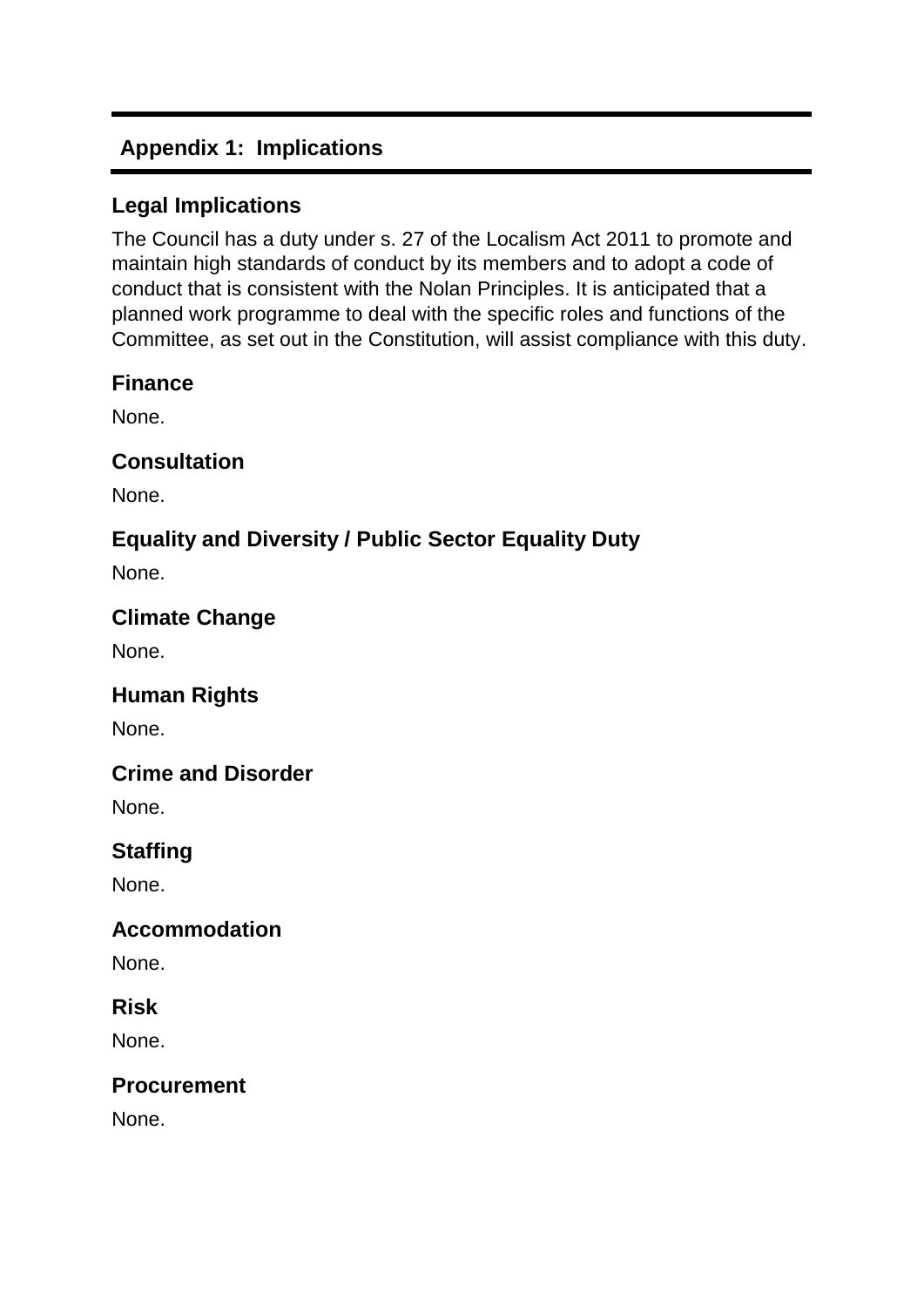# **Appendix 2: Work Programme 2021/22**

| 25 June 2021     | Confirmation of appointment of Independent<br>$\bullet$<br>Persons.                                                    |
|------------------|------------------------------------------------------------------------------------------------------------------------|
|                  | Annual Report 2021/22                                                                                                  |
|                  | Work Programme 2021/22                                                                                                 |
|                  | Review of national standards picture.<br>$\bullet$                                                                     |
|                  | Complaints update.                                                                                                     |
|                  |                                                                                                                        |
| 3 September 2021 | Review of national standards picture.<br>$\bullet$                                                                     |
|                  | Complaints update.                                                                                                     |
|                  | Review of Code of Conduct complaints procedure.<br>$\bullet$                                                           |
|                  | Co-opted membership on the Standards<br>$\bullet$<br>Committee – reported at meeting on 11 March<br>2022               |
| 2 December 2021  | Review of national standards picture.<br>$\bullet$                                                                     |
|                  | Complaints update.<br>$\bullet$                                                                                        |
|                  | Member Training and Development. – deferred to<br>$\bullet$<br>2022/23                                                 |
| 11 March 2022    | Review of national standards picture.<br>$\bullet$                                                                     |
|                  | Complaints update.                                                                                                     |
|                  | Review of Local Assessment Procedure – Digital<br>Form                                                                 |
|                  | Social Media Guidance review.                                                                                          |
|                  | Review of Work Programme 2021/22 and work<br>$\bullet$<br>Programme 2022/23. – deferred to first meeting of<br>2022/23 |